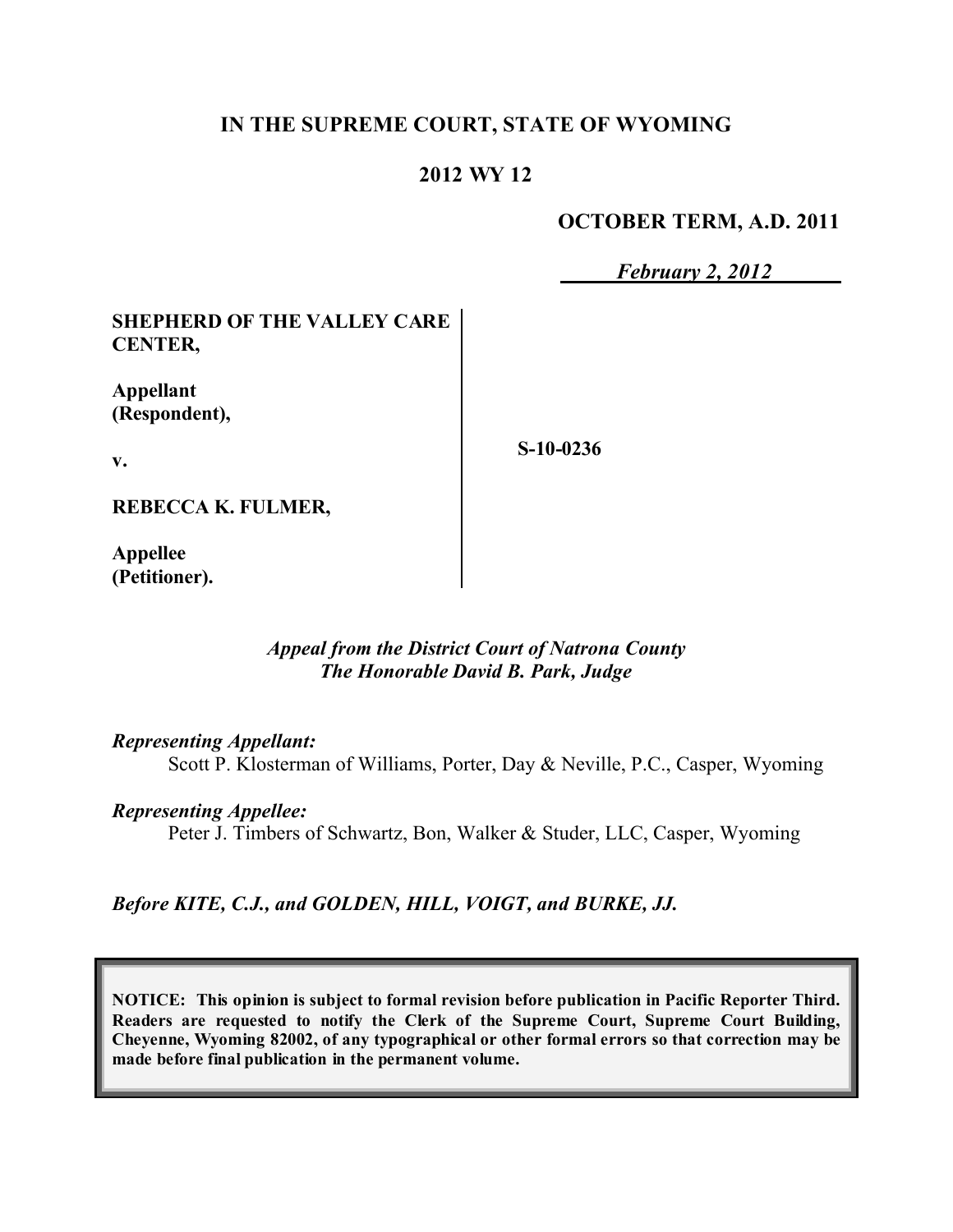**GOLDEN**, Justice.

[¶1] Rebecca K. Fulmer (Fulmer) suffered injuries on two separate dates while working as a Certified Nursing Assistant (CNA) at Shepherd of the Valley Care Center (Shepherd). She submitted worker's compensation claims for both injuries. Shepherd objected to both claims, and the Wyoming Workers' Safety and Compensation Division (Division) denied benefits for the two injuries.

[¶2] Fulmer requested a hearing, and following a combined contested case hearing, the Office of Administrative Hearings (OAH) upheld the denial of benefits. The OAH concluded Fulmer was not entitled to benefits for her first injury because it was the result of Fulmer's own culpable negligence. It concluded Fulmer was not entitled to benefits for the second injury based on its finding that "Fulmer was performing activities of daily living not causally related to her work and the fracture could have become complete at any time or place."

[¶3] Fulmer appealed, and the district court reversed the OAH decision. The district court found the record did not support either the finding that Fulmer's first injury was caused by her own culpable negligence or the finding that Fulmer's second injury was caused not by her work but by normal activities of day-to-day living. We affirm the decision of the district court and hold that Fulmer is entitled to benefits for both of her August 2008 injuries.

# **ISSUES**

[¶4] The Division did not appeal the district court's decision. Shepherd presents the following issues on appeal:

> A. Whether the hearing examiner correctly determined that the injury sustained by Rebecca Fulmer on August 12, 2008, was caused by her culpable negligence and therefore [was] not a compensable injury as defined under Wyo. Stat. § 27-14-102(a)(xi).

> B. Whether the hearing examiner correctly determined that the injury sustained by Rebecca Fulmer on August 30, 2008, resulted primarily from normal activities of day-to-day living and therefore [was] not a compensable injury as defined under Wyo. Stat.  $\S 27$ -14-102(a)(xi).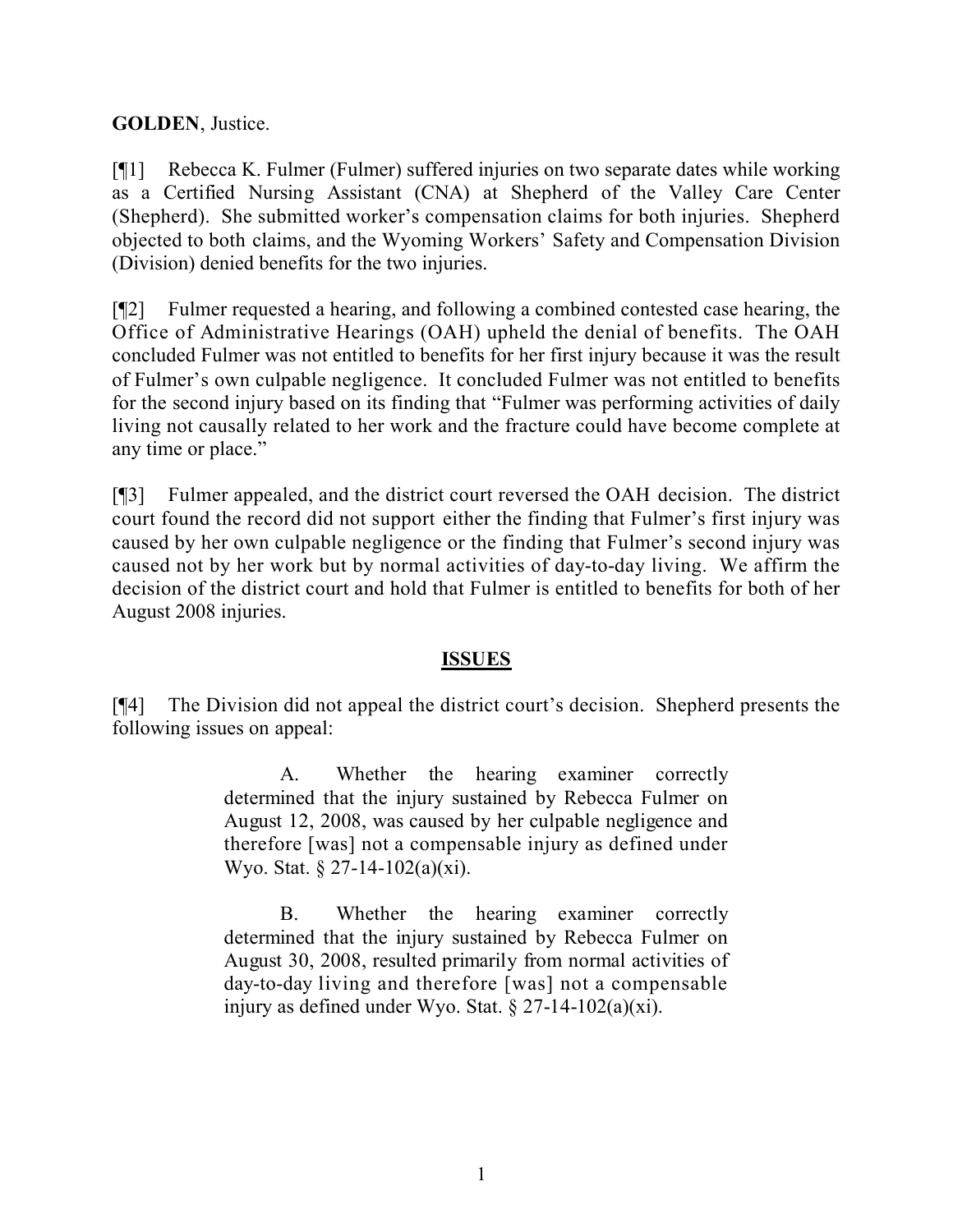# **FACTS**

[¶5] Fulmer began working as a CNA at Shepherd on May 22, 2006. On the morning of August 12, 2008, Fulmer and another CNA, Seth Darrison, performed a two-person transfer of a Shepherd patient from the patient's bed to the bathroom. During this lifting procedure, Fulmer and Darrison heard Fulmer's hip pop, and Fulmer felt pain in her right hip. After Fulmer and Darrison transferred the patient from the bathroom to a recliner, Fulmer consulted with Mary Riggs, a physical therapy assistant who also works at Shepherd. Riggs massaged and "popped" Fulmer's right hip back into place. Fulmer then continued working with Darrison to complete two-person transfers of around seven or eight additional patients.

[¶6] Sometime during the afternoon of August 12, 2008, Fulmer performed a transfer of another patient from her wheelchair to her bed. Fulmer performed this transfer by herself, even though the patient care instructions for the patient warned that the patient was at high risk for falls and directed that the patient be transferred using two CNAs and a Hoyer Lift. After Fulmer completed the transfer of this patient, she began to experience severe pain in her right hip. Before leaving work that day, she saw Riggs again, and Riggs repeated the procedure she had performed earlier in the day.<sup>1</sup>

[¶7] On August 15, 2008, Fulmer saw Dr. Christopher Snyder for treatment of her right hip pain. Dr. Snyder diagnosed an "acute right lumbar strain with right lumbar neuroradiculitis." X-rays of Fulmer's right hip and lumbar spine on August 15, 2008, showed no evidence of an acute abnormality and no evidence of inflammatory arthritis or significant degenerative change. Dr. Snyder prescribed muscle relaxants and antiinflammatory and pain medications, and kept Fulmer off work for seventy-two hours with a return thereafter to light duty.

[¶8] On August 30, 2008, Fulmer returned to light duty at Shepherd. Her light-duty responsibilities included passing ice and water to residents, assisting in the dining room, and assisting in making beds. In the afternoon, Fulmer was passing ice and water to the Shepherd residents, a task that involved pushing an ice cart through the halls, emptying pitchers in the rooms, and refilling those pitchers with ice and water. While performing this task, Fulmer felt her hip snap and fell to the floor.

[¶9] Fulmer was taken to the Wyoming Medical Center, diagnosed with a fractured right hip and underwent surgery performed by Dr. Clayton Turner. Dr. Turner diagnosed Fulmer as follows:

 $\overline{a}$ 

Riggs did not recall that she saw Fulmer twice on August 12, 2008. She recalled only the afternoon procedure she performed on Fulmer. We acknowledge the discrepancy but find it has no bearing on our analysis. Additionally, we note that the OAH findings of fact indicate two treatments by Riggs, one in the morning and one in the afternoon.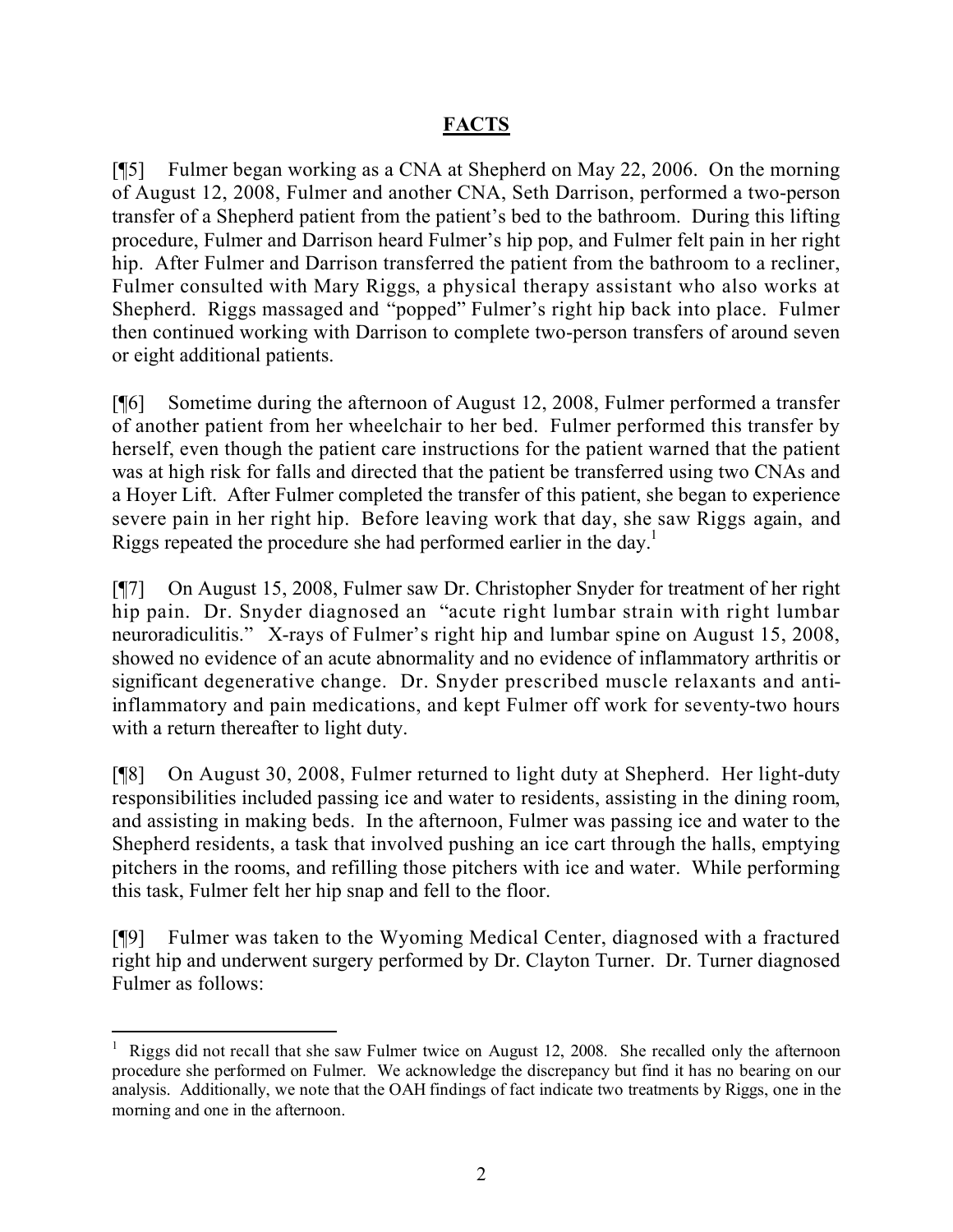- 1. Displaced right femoral neck fracture.
- 2. Questionable history of right femoral neck stress fracture, which was completed with acute displacement on August 30, 2008, versus a pathologic process that may result in bone weakening.

[¶10] Fulmer sought worker's compensation benefits for both the August 12th and August 30th injuries to her right hip. On March 15, 2009, Dr. Anne MacGuire performed an independent medical evaluation (IME). Dr. MacGuire concluded that Fulmer's August 12, 2008, hip injury was a work injury. She concluded that Fulmer's August 30, 2008, injury was not work related based on the following observations:

> The pathologic report completed postoperatively documented the claimant has osteoporosis of the right hip. In my opinion, this was a fatigue fracture. Reviewing the definitions of injury and I quote from the information provided to me from the division of Workers' Safety and Compensation (xi "Injury means any harmful change in human organism other than normal aging and includes damage to or loss of any artificial replacement and death arising out of and in the course of employment while at work in or about in the premises occupied, etc"). The claimant was at work, but her fatigued fracture of her right hip is a normal aging process and while it occurred on the job was not due to any unusual or specific employment-related activity. The claimant has risk factors for osteoporosis, which include multiparity and vitamin D deficiency.

\* \* \* \*

The claimant suffered [a] fragility fracture. It is my impression this fracture could have occurred at any time, and since she was not in the act of bending, twisting, or lifting, there does not appear to be an occupational cause for her fragility fracture.

\* \* \* \*

By history to Dr. Iverson and Dr. Turner, the claimant was walking passing out ice. This would be activity considered normal during one's active day. The fact that she was walking is not a particular function of her job. The fragility fracture could have occurred at home getting in and out of a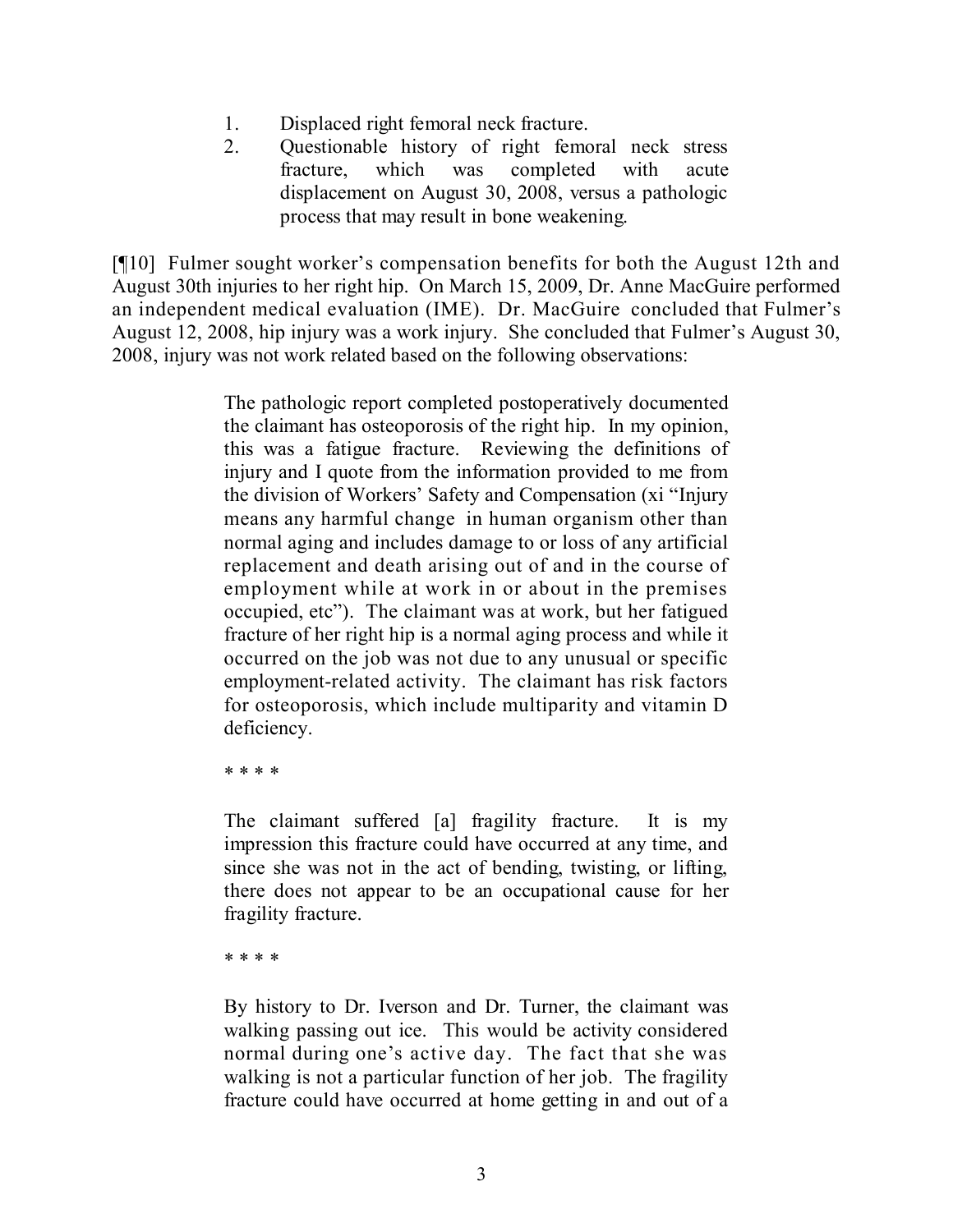car or going to the grocery store. The medical record does not provide evidence of any work-related activities that contributed to the fragility fracture suffered by Ms. Fulmer on 08/30/08.

[¶11] Dr. Turner, Fulmer's treating orthopedic surgeon, disagreed with Dr. MacGuire's conclusions. Dr. Turner testified that while tests showed that Fulmer had a vitamin D deficiency, she had not been diagnosed with osteoporosis, and many people have low vitamin D levels without osteoporosis. Dr. Turner disagreed that Fulmer suffered a fatigue fracture. It was his opinion that the August 12, 2008, injury caused a stress fracture that was missed on the earlier x-rays because the radiologist was not specifically looking for it. Dr. Turner concluded that Fulmer's twisting or pivoting during the task of passing out ice and water caused the fracture to complete.

[¶12] Shepherd objected to Fulmer's worker's compensation claims for both the August 12, 2008, injury and the August 30, 2008, injury. On October 3, 2008, the Division issued a final determination denying benefits for the August 12, 2008, injury. The Division denied benefits for the first injury on the ground that Fulmer's injury did not meet the definition of injury as defined by Wyo. Stat. Ann. § 27-14-102(a)(xi). On July 16, 2009, the Division issued a final determination denying benefits for the August 30, 2008, injury. The Division denied benefits for the second injury on the ground that Fulmer's "hip fracture was not due to an extra-hazardous work activity. It occurred while performing an activity of daily living and was caused by a stress fracture due to an underlying medical condition."

[¶13] Fulmer requested a hearing, and the two benefit denials were combined for a contested case hearing. The OAH upheld the denial of benefits for both injuries. The hearing examiner concluded that Fulmer's August 12, 2008, injury occurred when Fulmer transferred a patient by herself, in violation of her employer's policy, and was therefore the result of her own culpable negligence and not compensable. With respect to the August 30, 2008, injury, the hearing examiner accepted the opinion of Dr. MacGuire and concluded the injury was the result of a normal activity of day-to-day living, not Fulmer's work, and was therefore likewise not compensable.

[¶14] Fulmer appealed, and the district court reversed. The district court concluded that the hearing examiner's finding of culpable negligence as a basis to deny benefits for the August 12, 2008, injury was not supported by substantial evidence. The district court further concluded that the hearing examiner misapplied the law in finding that Fulmer's August 30, 2008, injury resulted from a normal activity of day-to-day living.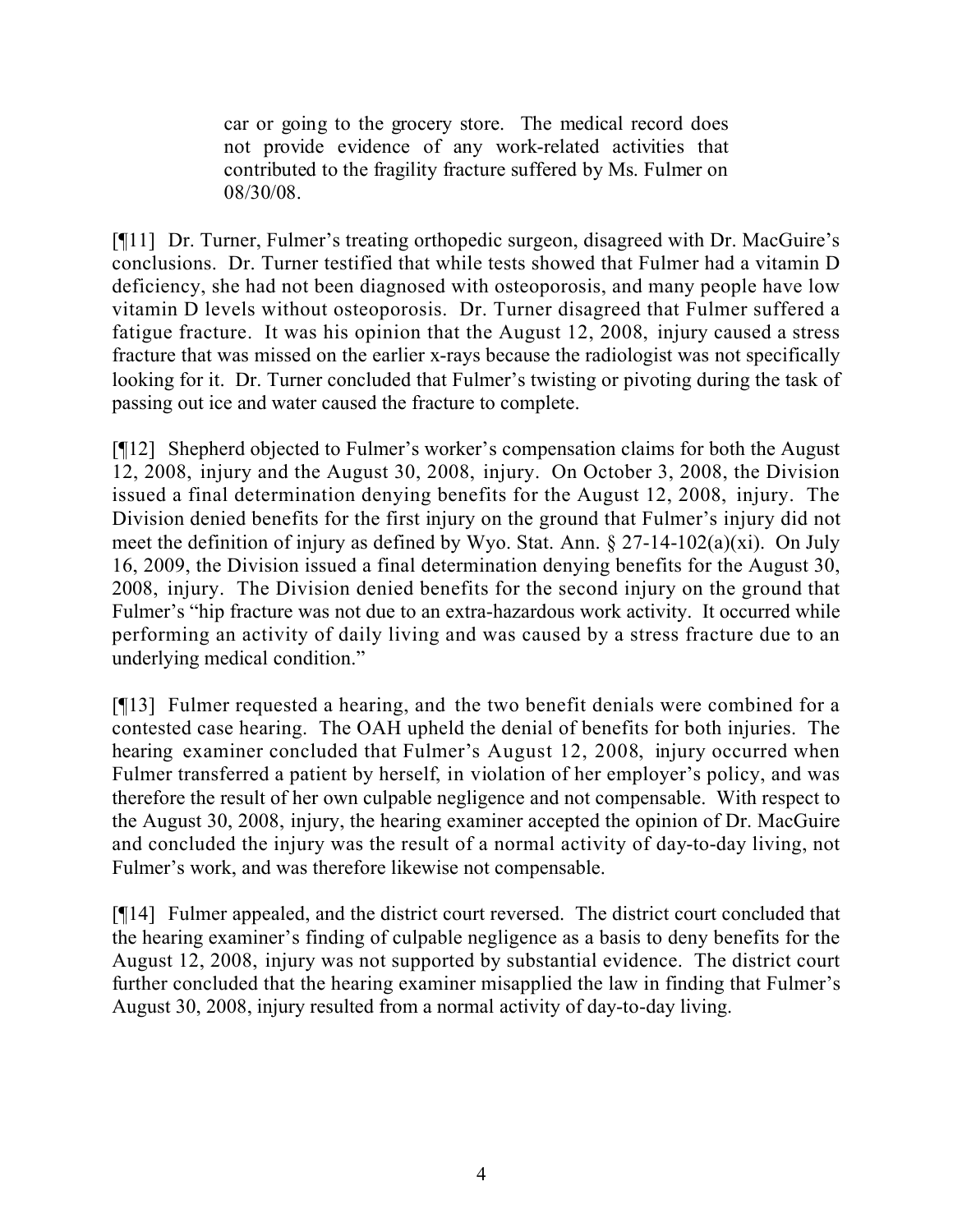#### **STANDARD OF REVIEW**

[¶15] We review administrative decisions based on the factors set forth in the Wyoming Administrative Procedure Act, which provides:

> (c) To the extent necessary to make a decision and when presented, the reviewing court shall decide all relevant questions of law, interpret constitutional and statutory provisions, and determine the meaning or applicability of the terms of an agency action. In making the following determinations, the court shall review the whole record or those parts of it cited by a party and due account shall be taken of the rule of prejudicial error. The reviewing court shall:

> (i) Compel agency action unlawfully withheld or unreasonably delayed; and

> (ii) Hold unlawful and set aside agency action, findings and conclusions found to be:

> > (A) Arbitrary, capricious, an abuse of discretion or otherwise not in accordance with law;

> > (B) Contrary to constitutional right, power, privilege or immunity;

> > (C) In excess of statutory jurisdiction, authority or limitations or lacking statutory right;

> > (D) Without observance of procedure required by law; or

> > (E) Unsupported by substantial evidence in a case reviewed on the record of an agency hearing provided by statute.

Wyo. Stat. Ann. § 16-3-114(c) (LexisNexis 2011).

[¶16] When factual findings are challenged, "we will affirm those findings if they are supported by substantial evidence.'" *McCall-Presse v. State ex rel. Wyo. Workers' Safety & Comp. Div.*, 2011 WY 34, ¶ 6, 247 P.3d 505, 509 (Wyo. 2011) (quoting *Newman v.*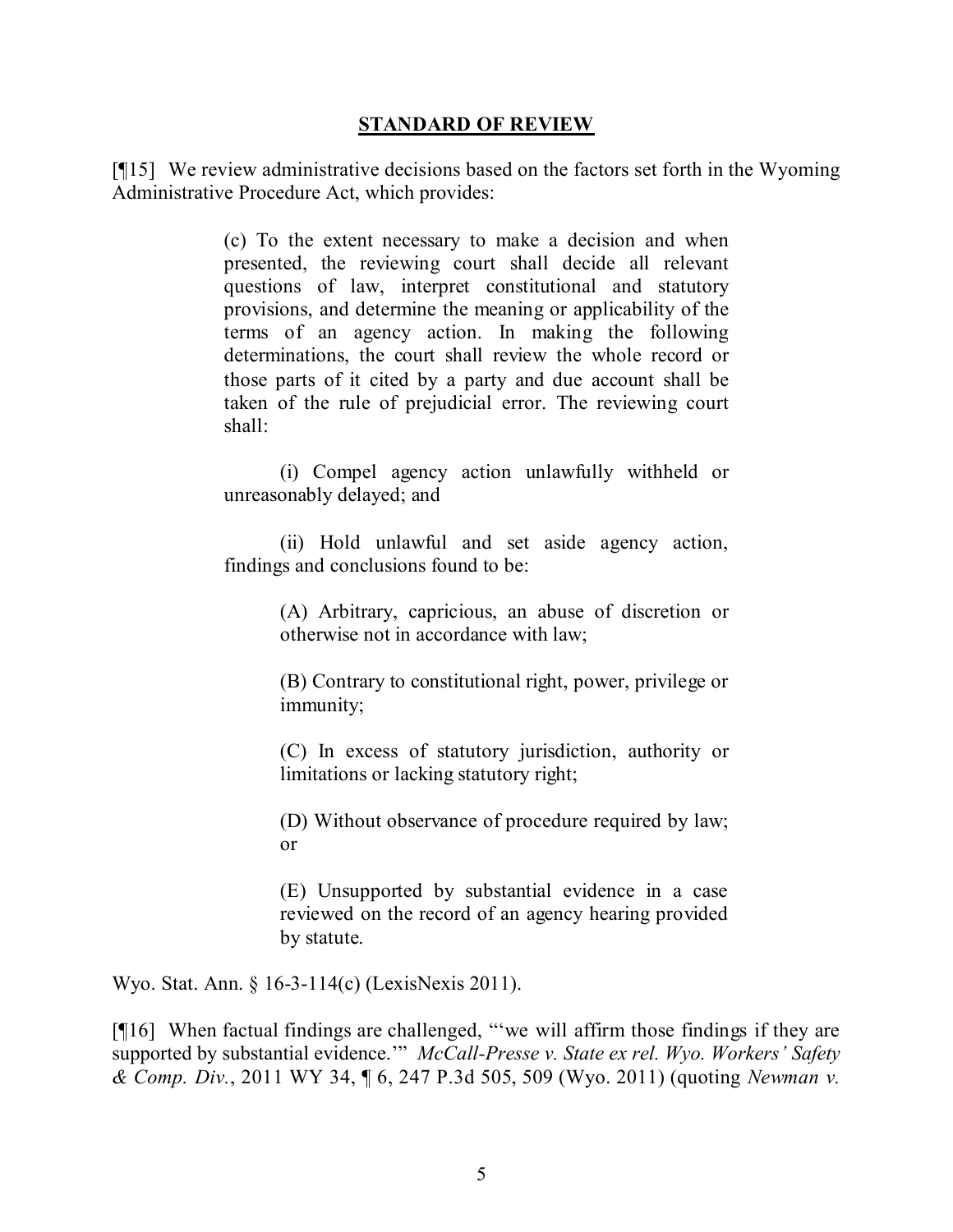*State ex rel. Wyo. Workers' Safety & Comp. Div.*, 2002 WY 91, ¶ 26, 49 P.3d 163, 173 (Wyo. 2002). In regard to the interpretation and application of law, we have stated:

> The interpretation and correct application of the provisions of the Wyoming Workers' Compensation Act are questions of law over which our review authority is plenary. Conclusions of law made by an administrative agency are affirmed only if they are in accord with the law. We do not afford any deference to the agency's determination, and we will correct any error made by the agency in either interpreting or applying the law.

*Wyoming Workers' Safety & Comp. Div. v. Faulkner*, 2007 WY 31, ¶ 10, 152 P.3d 394, 396 (Wyo. 2007) (quoting *Bailey v. State ex rel. Wyo. Workers' Safety & Comp. Div.*, 2002 WY 145, ¶ 9, 55 P.3d 23, 26 (Wyo. 2002)).

[¶17] In an appeal from a district court's appellate review of an administrative decision, we review the case as if it came directly from the hearing examiner, affording no deference to the district court's decision. *Deloge v. State ex rel. Wyo. Workers' Safety & Comp. Div.*, 2011 WY 154, ¶ 5, 264 P.3d 28, 30 (Wyo. 2011); *In re Kaczmarek*, 2009 WY 110,  $\P$  7, 215 P.3d 277, 280 (Wyo. 2009).

# **DISCUSSION**

# **August 12, 2008, Injury: Culpable Negligence**

[¶18] The hearing examiner found that although Fulmer did experience a popping and discomfort in her right hip when performing the day's first two-person transfer with her co-worker Darrison on the morning of August 12, 2008, the diagnosed injury for which she received treatment occurred when she performed a solo transfer of a patient later in the day. The hearing examiner further found that the patient care instructions mandated a two-person transfer for that particular patient, that Fulmer's use of a solo transfer was a direct violation of those instructions, and that such a violation was "clear evidence" of culpable negligence. On that basis, the hearing examiner upheld the denial of benefits for Fulmer's August 12, 2008, injury.

[¶19] Because the record contains evidence to support the hearing examiner's finding that Fulmer's August 12th injury occurred during the transfer she performed by herself in the afternoon of that day, we will defer to that finding. *See Huntington v. State ex rel. Wyo. Workers' Comp. Div.*, 2007 WY 124, ¶ 11, 163 P.3d 839, 842 (Wyo. 2007) (resolving ambiguities or inconsistencies in the record by weighing evidence and assessing witness credibility is the trier of fact's responsibility and not the prerogative of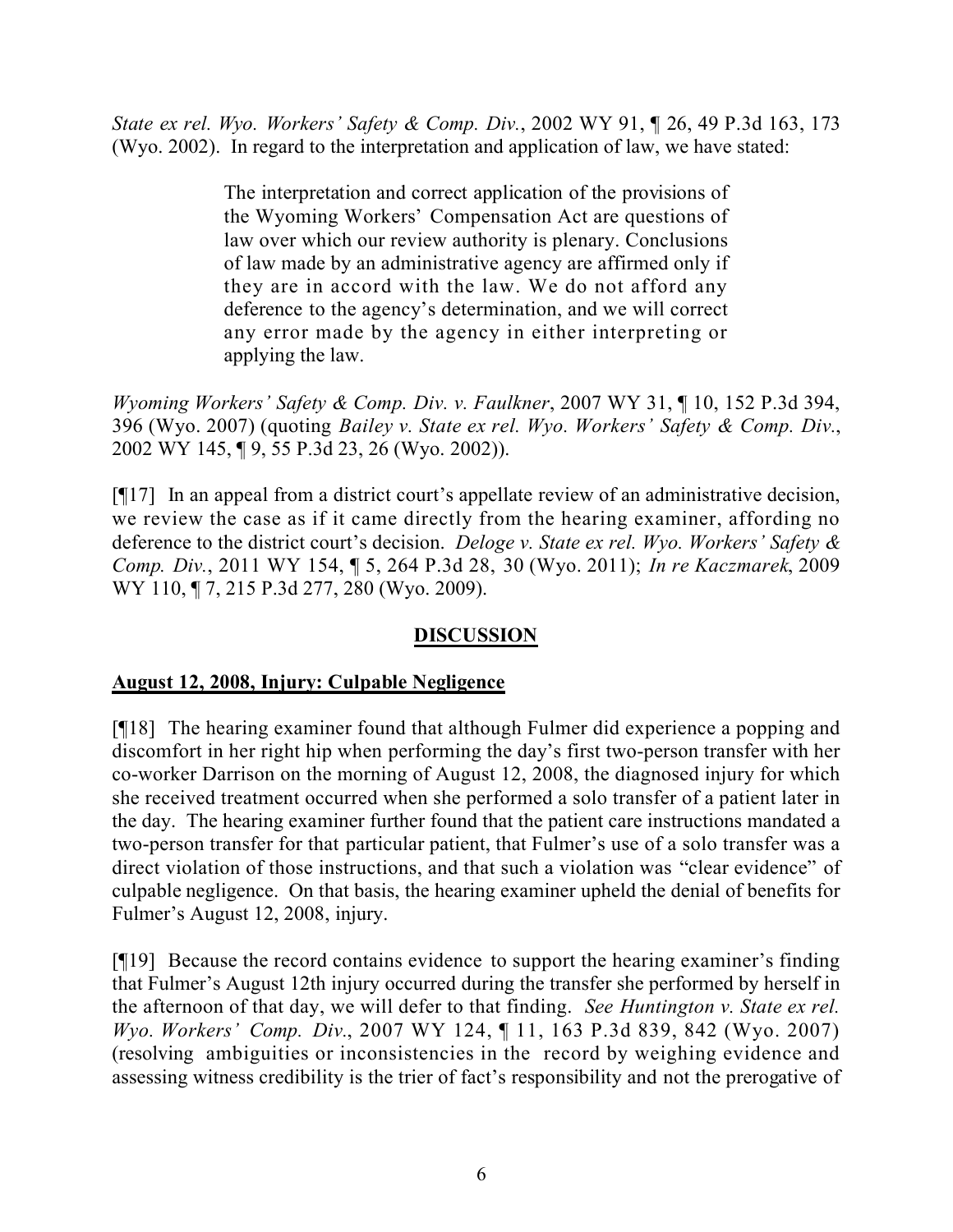the reviewing court). Where we part ways with the hearing examiner is in his finding of culpable negligence.

[¶20] A claimant must prove all essential elements of her claim for worker's compensation benefits. *Keck v. State ex rel. Wyo. Workers' Safety & Comp. Div.*, 985 P.2d 430, 433 (Wyo. 1999). Once a claimant meets that burden, then the burden shifts to the party opposing benefits to establish an exclusion from worker's compensation coverage. *Id*. The exclusion at issue with respect to Fulmer's August 12th injury is the "culpable negligence" exclusion. Specifically, the Wyoming Workers' Compensation Act (Act) excludes from the definition of injury any injury "due solely to the culpable negligence of the injured employee." Wyo. Stat. Ann. § 27-14-102(a)(xi)(C) (LexisNexis 2011).

[¶21] The term "culpable negligence" means "willful and serious misconduct." *Brebaugh v. Hales*, 788 P.2d 1128, 1136 (Wyo. 1990). "Willful" means that the misconduct was done "purposely, with knowledge," or that the misconduct was "of such a character as to evince a reckless disregard of consequences." *Id*. To be culpable negligence, an act must be "intentional, unreasonable and taken in disregard of a known or obvious risk so great as to make it probable injury will follow." *Martin v. Alley Const., Inc.*, 904 P.2d 828, 832 (Wyo. 1995). It requires more than a finding of unreasonable conduct. *Baros v. Wells*, 780 P.2d 341, 343 (Wyo. 1989). A finding of culpable negligence requires "an extreme departure from ordinary care in a situation where a high degree of danger is apparent." *Martin*, 904 P.2d at 832.

[¶22] Thoughtless, heedless, or inadvertent acts or mere errors in judgment or simple inattention do not constitute culpable negligence. *Martin*, 904 P.2d at 832; *see also Brebaugh*, 788 P.2d at 1136-40 (supervisor who instructed crew to make repairs to conveyor belt in coal mine without training or supervision not guilty of culpable negligence). The party claiming culpable negligence must prove that the claimant was acting with a state of mind that approaches intent to do harm to him or herself. *Brebaugh*, 788 P.2d at 1136. This may be established by a showing that the claimant has intentionally committed an act of unreasonable character in disregard of a known or obvious risk that is so great as to make it highly probable that harm will follow. *Id*.; *see also Weidt v. Brannan Motor Co.*, 72 Wyo. 1, 260 P.2d 757 (1953) (employee who drove company vehicle on company business at speeds of eighty to ninety miles per hour in violation of posted forty-five mile per hour speed limit guilty of culpable negligence).

[¶23] With this guidance in mind we turn to the OAH decision. The hearing examiner made the following findings to support his conclusion that Fulmer's August 12, 2008, injury was caused by her own culpable negligence: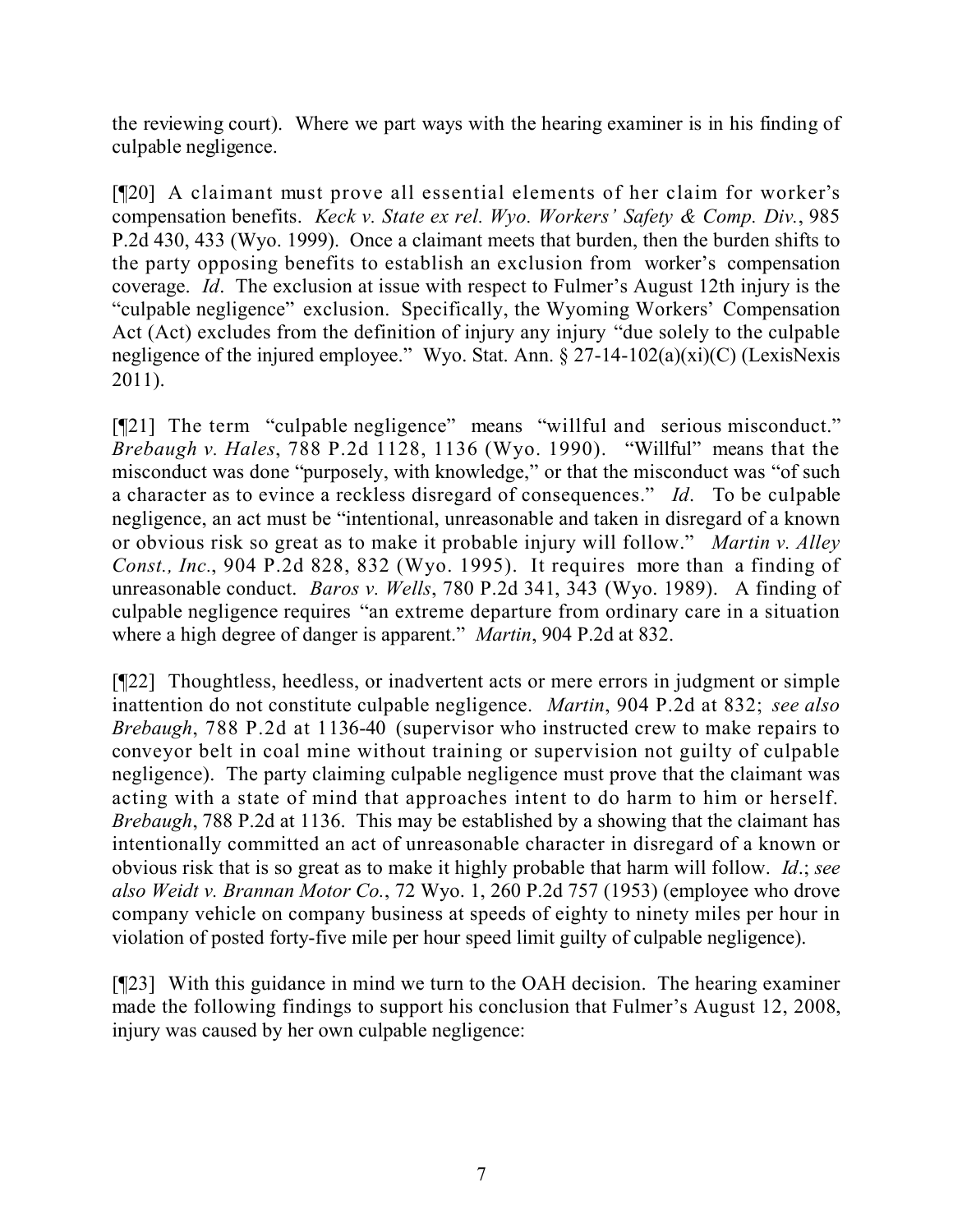5. The Resident Care Plan for  $[{\text{patient}}]^2$  clearly required a two person assist for all transfers as [patient] was a patient with high risk for falls.

\* \* \* \*

16. . . . Fulmer admitted [patient] is a two person transfer but she did a one person transfer to speed things up.

\* \* \* \*

20. The evidence established Fulmer sought medical treatment and was diagnosed with an acute lumbar strain and right lumbar neuroradiculitis from transferring a patient by herself. From the evidence presented it appears Fulmer had some discomfort in the morning but actually suffered an injury while transferring [patient] by herself in direct violation of the required two person transfer. This is clear evidence of culpable neglect and benefits should be denied for the August 12, 2008, alleged injury. It should also be noted the medical records are somewhat unclear as to the exact injury Fulmer sustained on August 12, 2008.

[¶24] The hearing examiner's basic findings of fact were essentially that Fulmer knew the patient required a two-person transfer, and she nonetheless performed a one-person transfer. Although the hearing examiner did find that the patient care plan identified the patient as being at a high risk for falling, he did not make the necessary follow-up findings regarding Fulmer's understanding of the risk of harm to herself were she to perform a one-person transfer rather than the required two-person transfer. Specifically, the hearing examiner made no findings as to what Fulmer knew or understood from reading the plan, no findings as to what Fulmer should have known or understood from the plan, and no findings as to whether Fulmer customarily read patient care plans or had ever read this particular patient's care plan.

[¶25] We recognize that in this case such findings would have been difficult for the hearing examiner to make. Although Fulmer testified, she was not asked questions concerning her understanding of the patient care instructions for the particular patient involved, her understanding of transfer techniques or her understanding of the risk in not using proper techniques. In so observing, we do not mean to suggest that a claimant's testimony is the only viable evidence to make this proof. Other evidence could have included Shepherd's policies on performing patient transfers, its policies on its employees

<sup>&</sup>lt;sup>2</sup> In the interests of patient privacy, we have redacted patient names from our discussion.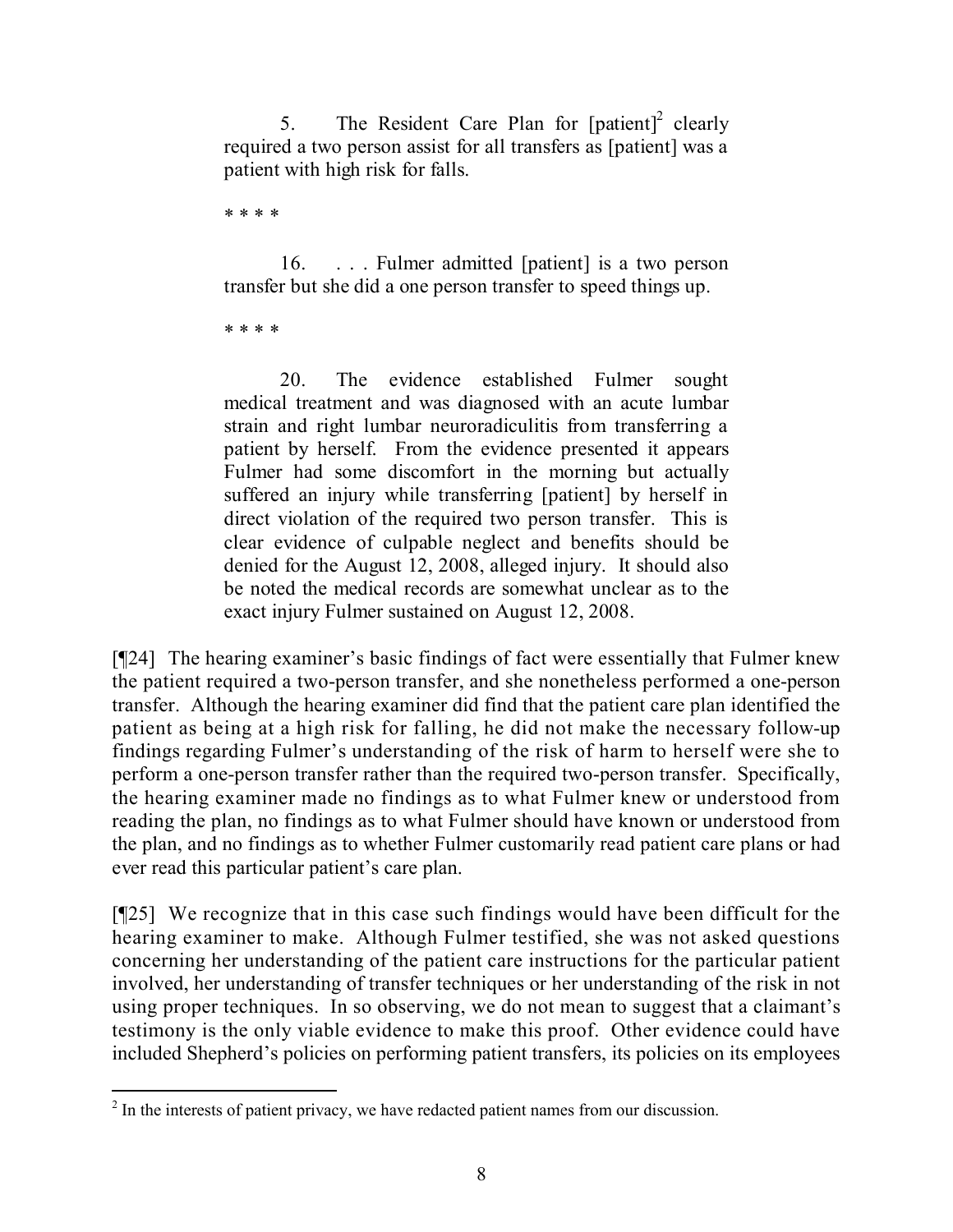reading, understanding, and adhering to patient care plans, its training of employees on these issues, and any warnings Shepherd issued concerning risks of an employee ignoring or violating the policies or patient care instructions, with respect to either employee and patient safety or employee discipline. Unfortunately, the record is devoid of such evidence. As the district court observed, the record simply does not contain any evidence from which a trier of fact could find that Fulmer acted in disregard of a known or obvious risk so great as to make it probable injury would follow:

> First, there is nothing in the record to show why this policy was adopted; specifically, whether it was for the protection of the patient or for the protection of the health care worker or both. If Fulmer violated a policy that was in place to protect a patient, her violation would not be evidence of negligence, let alone culpable negligence. Secondly, there is nothing to show that Fulmer was aware that violation of the policy would likely result in an injury to her. The record is totally devoid of any indication that violation of the policy would lead to Fulmer's injury or that Fulmer was aware of such risks. If the risk was not identified and if there was no showing that Fulmer was aware of the risk, it cannot be said that she acted in disregard of a known or obvious risk so great as to make it probable injury will follow.

[¶26] Shepherd attempts on appeal to avoid the district court's reasoning and bolster the hearing examiner's culpable negligence finding by supplying its own interpretation of the record. On pages 16-17 of its brief, Shepherd argues:

> On August 12, 2008, Fulmer **volunteered** to perform "doubles" or "two-person" transfers of residents along with co-employee Seth Darrison. (Record Vol. III at p. 16). By volunteering to perform "doubles" or "two-person" transfers of residents, Fulmer was uniquely aware that the residents that she would be transferring that day required the assistance of two CNA's. Furthermore, as an experienced and well trained CNA, Fulmer knew and understood: (1) the different transfer techniques to be used with certain residents; (2) that the resident care plan established for each resident was to be strictly followed; (3) the purpose for following the transfer technique set forth in the resident's care plan is to protect both the resident and SVCC employees from injuries; and (4) failing to follow the transfer technique in the resident's care plan is an obvious risk that would make it highly probabl[e] that harm would result. (Record Vol. II at pp. 0271, 0283-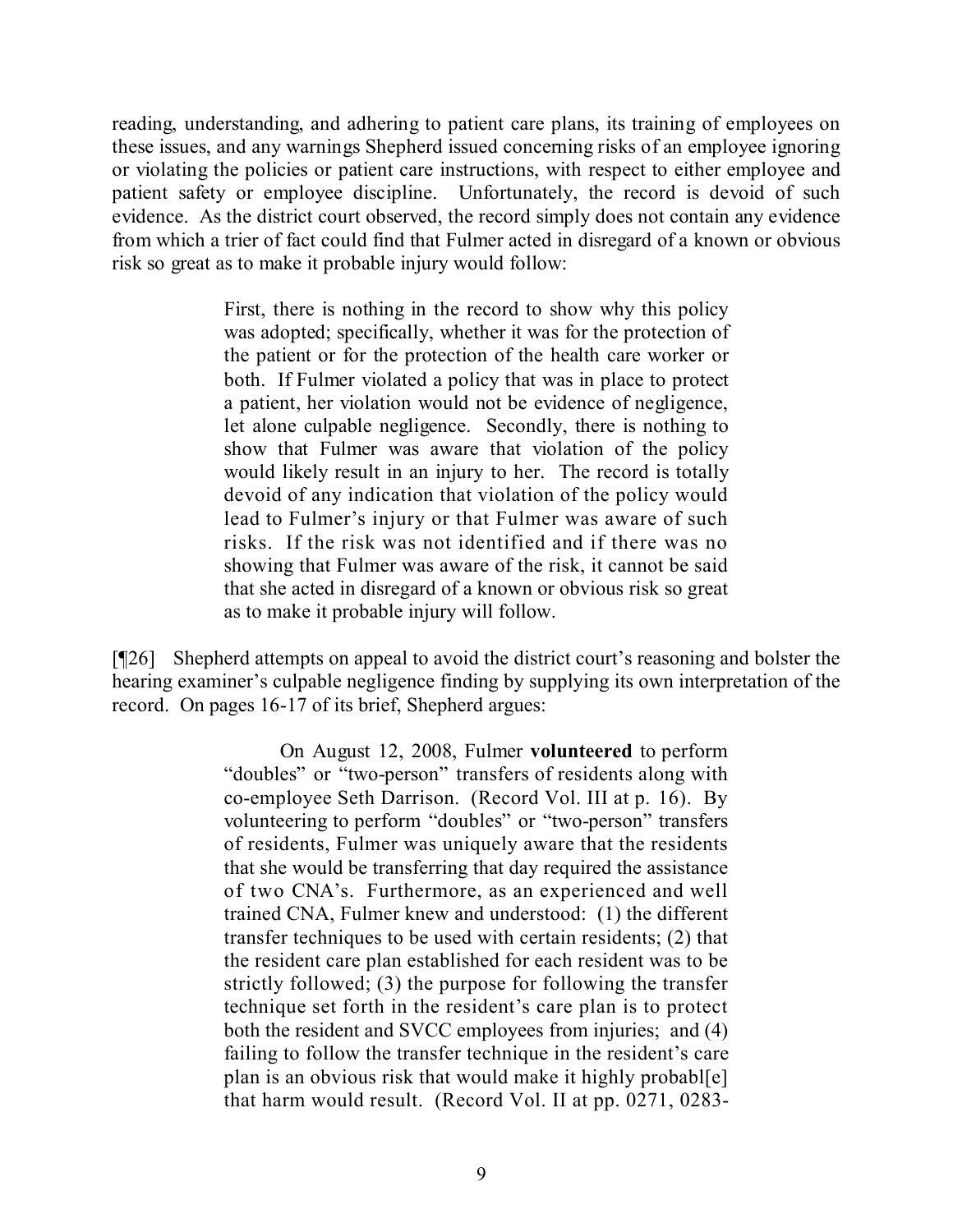0284, 0327). Finally, Fulmer admitted that she knew the resident . . . was a "two-person" transfer. (Record Vol. III at pp.51-52).

(Emphasis in original.)

[¶27] We reject Shepherd's argument for two reasons. First, Shepherd is asking this Court to stand in the place of the hearing examiner and make basic findings and evidence assessments that the hearing examiner did not make. That is something this Court will not do. The Wyoming APA requires the hearing examiner to make findings of basic facts upon all material issues and upon which his ultimate findings of fact or conclusions are based. *Rodgers v. State ex rel. Wyo. Workers' Safety & Comp. Div.*, 2006 WY 65, ¶ 32, 135 P.3d 568, 579 (Wyo. 2006) (citing *FMC v. Lane*, 773 P.2d 163 (Wyo.1989) and Wyo. Stat. Ann. § 16-3-110). "Appellate briefing is not the place to articulate sufficient findings of fact. It is not the duty of this Court to analyze and assess evidence presented to an administrative body to determine the weight to be given evidence or the credibility to be afforded witnesses." *Rodgers*, ¶ 29, 135 P.3d at 579; *Decker v. State ex rel. Wyo. Med. Comm'n*, 2005 WY 160, ¶ 35, 124 P.3d 686, 697 (Wyo. 2005).

[¶28] Second, even if this Court were to put itself in the role of hearing examiner and search the record to glean basic findings that might lend support to the hearing examiner's ultimate conclusion, we do not agree with Shepherd's interpretation of the evidence. Shepherd directed this Court to the following testimony excerpts to support the hearing examiner's decision:

# *Testimony of Seth Darrison, Shepherd CNA***:**

**A.** Rebecca had asked me to assist her with the resident, [name omitted], in order to get her safely on to the toilet. It was a two assist resident so at that point at that particular time, I was wearing gloves because I was going to be pulling down her pants and removing her Depends for when she did sit on the toilet so she could go.

## *Testimony of Roger Furhman, Shepherd Physical Therapist***:**

**Q.** Are you familiar with pivot transfers that people here perform on patients?

**A.** Yes.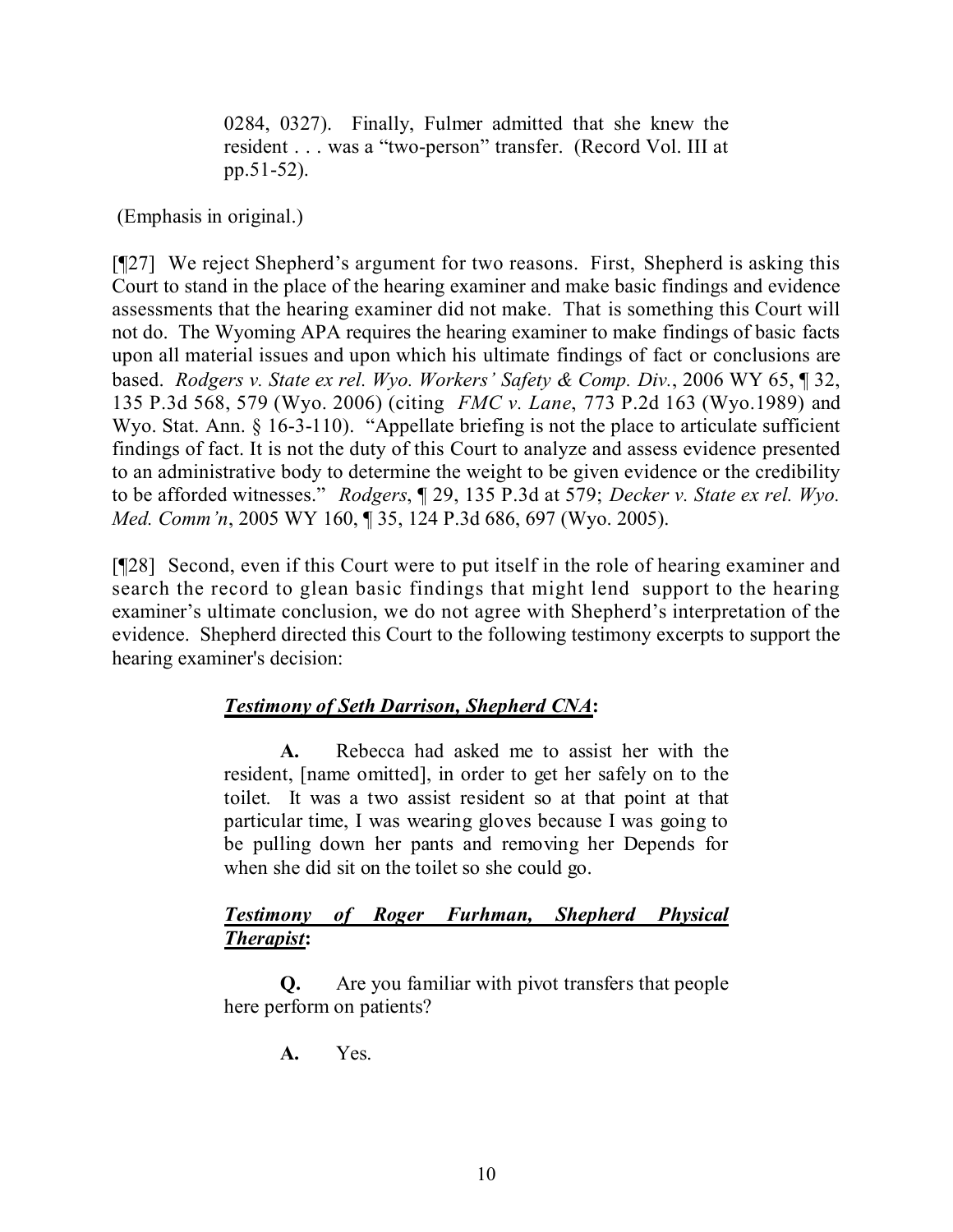**Q.** Are those potentially dangerous to the person performing the transfer?

\* \* \* \*

**A.** A pivot transfer by definition is a stand and turn transfer. You're pivoting from one location to the other location. In the vagueness of that, a pivot transfer can go from hands on or from no assistance to needing extensive assistance. It's part of any of the training of any CNA. It's the way that basically any resident here is transferred unless they're a mechanical transfer. So is it inherently dangerous? Walking across the floor can be dangerous. A pivot transfer if done properly and done as instructed should carry a very low risk of injury to either the patient or the transfer. That's why we come up with transfer techniques, transfer training instruction.

**Q.** Have you seen CNAs or other people that perform pivot transfers injured doing a pivot transfer?

**A.** There's injuries all the time on people doing transfers. I mean, that's somewhat the nature of the job, but again, if transfers are done per protocol, if they're done per training, the risk level is low, but it's – there's an inherent risk in the job.

**Q.** So your answer is yes, you've seen people injured or no, you haven't?

**A.** Yes. I have seen people that have been injured.

# *Testimony of Danielle Wagner, Shepherd Employee***:**

**Q.** You mentioned that you had training in how to transfer a patient?

**A.** Uh-huh.

**Q.** What sort of principles are important in that training?

\* \* \* \*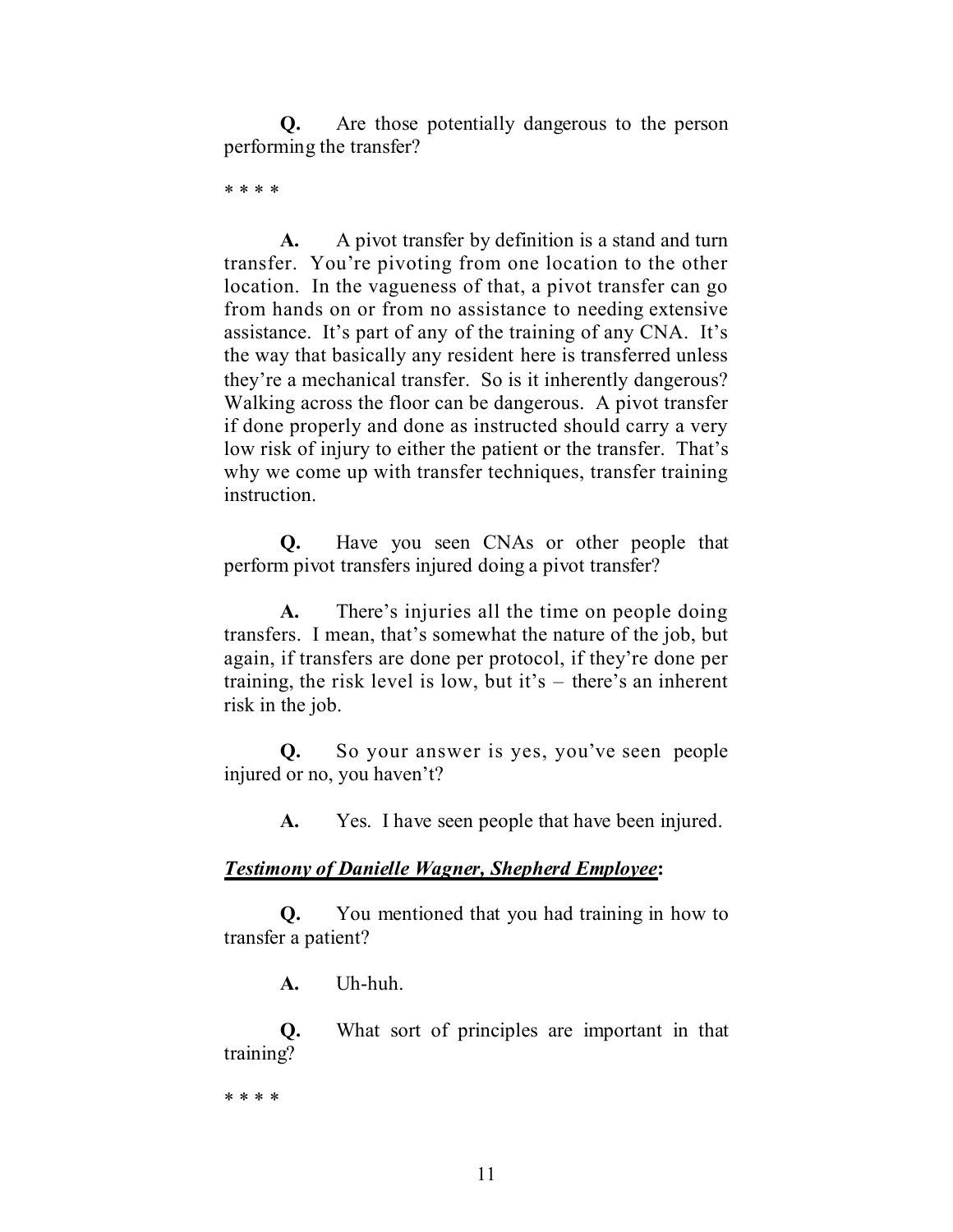**Q.** Can you think of any principles that would be important to you in you wanting to transfer a patient?

\* \* \* \*

**Q.** Does the question make sense to you?

**A.** It does make sense to me. The only thing I will say is that we are taught good mechanics for lifting and transferring for the safety of us.

**Q.** Have you been able to observe Rebecca Fulmer transferring patients?

**A.** Yes.

**Q.** Could you comment on her –

**A.** Yes.

**Q.** -- ability to do this?

**A.** By the book. And what I mean by the book, I mean if it takes two people, she will do two people. If it says to use a particular transfer technique with two people with the Hoyer sling, she will do that. If it calls for a gate belt, she will do that. Very much the way by the book that we're taught.

[¶29] We do not agree with Shepherd that these excerpts support its assertions that Fulmer understood the need to strictly adhere to resident care plans and the obvious risk of harm to herself if she failed to follow lifting instructions. At least one reading of the evidence above suggests that lifting injuries are an inherent risk of the job, and not just a risk of improper transfer procedures. As to Fulmer's specific knowledge, the evidence relied on by Shepherd definitively shows little more than that Fulmer knew how to properly perform patient transfers and did not do so in this instance. As set forth above, thoughtless acts or errors in judgment are not the types of "serious and willful misconduct" that constitute culpable negligence. *See Martin*, 904 P.2d at 832.

[¶30] We agree with the district court that this case is more akin to the facts in *Baros*, 780 P.2d 341. In *Baros*, it was alleged that an employee's act of remaining in a hole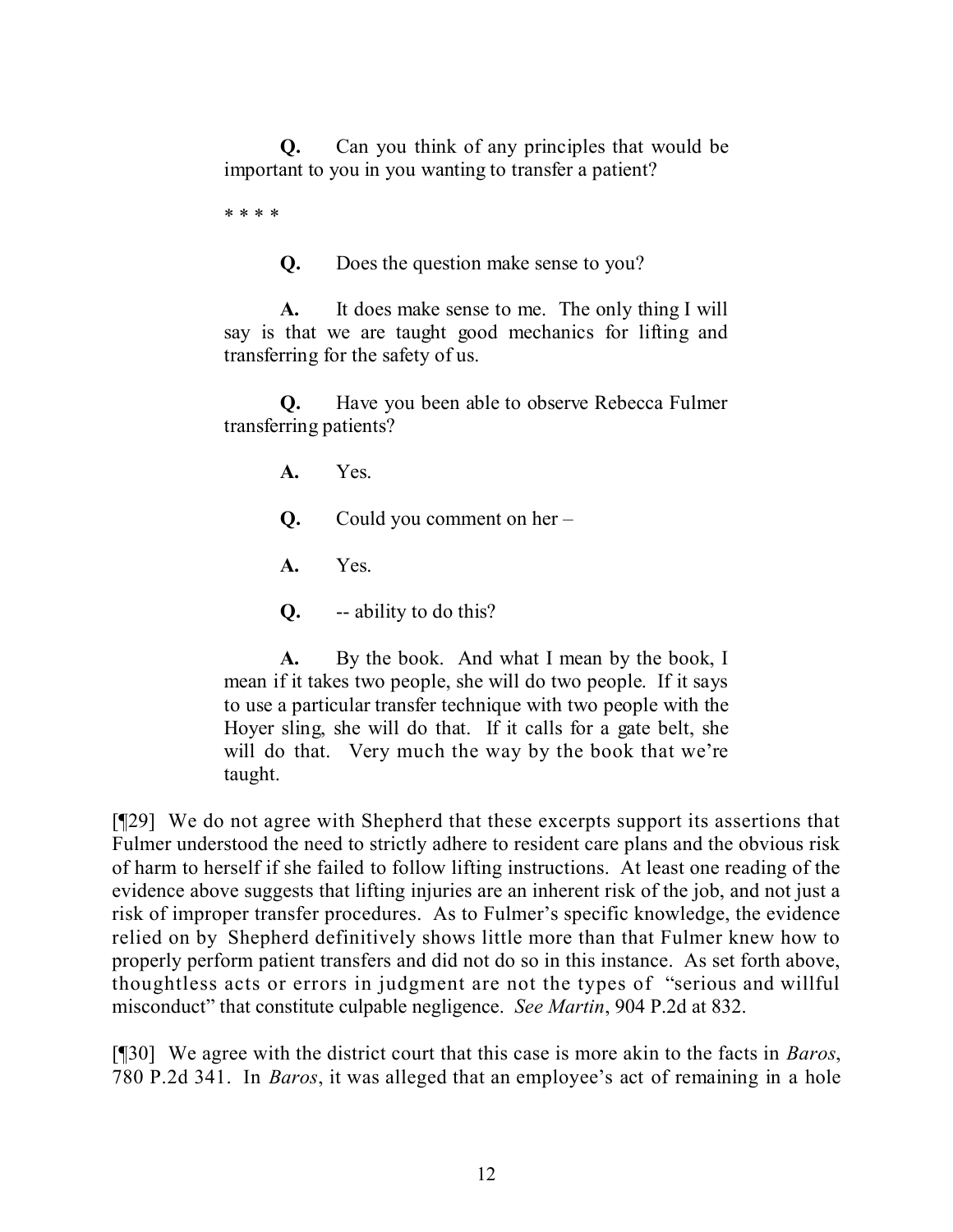where a backhoe was excavating, in violation of company policy, was culpable negligence. This Court found no culpable negligence:

> [W]hile this evidence might well establish negligence on the part of Wells and, for that matter, Baros, it does not make out a case of culpable negligence against Wells. Baros' testimony as to his perception that he would lose his job if he came out of the hole has no bearing on the question of whether Wells possessed the requisite state of mind for a finding of culpable negligence. The evidence indicates the men had been working for several hours and were near the end of the task. They were tired, and they, particularly Wells, relaxed the usual safety precautions. While Wells' conduct may have been unreasonable, culpable negligence "involves more than unreasonable conduct; it involves willfulness."

*Id.* at 344-45.

[¶31] Fulmer's testimony regarding her decision to perform a one-person transfer rather than the required two-person transfer was similar. She performed the task toward the end of her shift, and she testified that she performed the task by herself to save time and complete the work faster. As in *Baros*, Shepherd may have established that Fulmer's conduct was unreasonable or inadvisable, but it did not meet its burden of proving that her actions were willful and serious misconduct.

# **August 30, 2008, Injury: Normal Activities of Daily Living**

[¶32] One of Fulmer's tasks as a CNA was to deliver pitchers of water and ice to patients in the nursing home, and Fulmer was performing that task when her hip fractured. Shepherd does not dispute the water and ice delivery was a work-related task. It instead asserts it was the walking portion of the task that caused Fulmer's injury, and because walking is a normal activity of daily living, benefits must be denied. The hearing examiner agreed, and on the basis that injuries caused by normal activities of daily living are excluded from coverage, he upheld the denial of benefits. The district court reversed, observing that if the act of walking in the performance of a task could exclude an injury from coverage, the exclusion might very well swallow the coverage altogether. We agree and hold that the employer did not in this case meet its burden of proving the exclusion should apply.

[¶33] The Act excludes from coverage any injury "resulting primarily from the natural aging process or from the normal activities of day-to-day living, as established by medical evidence supported by objective findings." Wyo. Stat. Ann. § 27-14-  $102(a)(xi)(G)$  (LexisNexis 2011). This Court first addressed the meaning of the phrase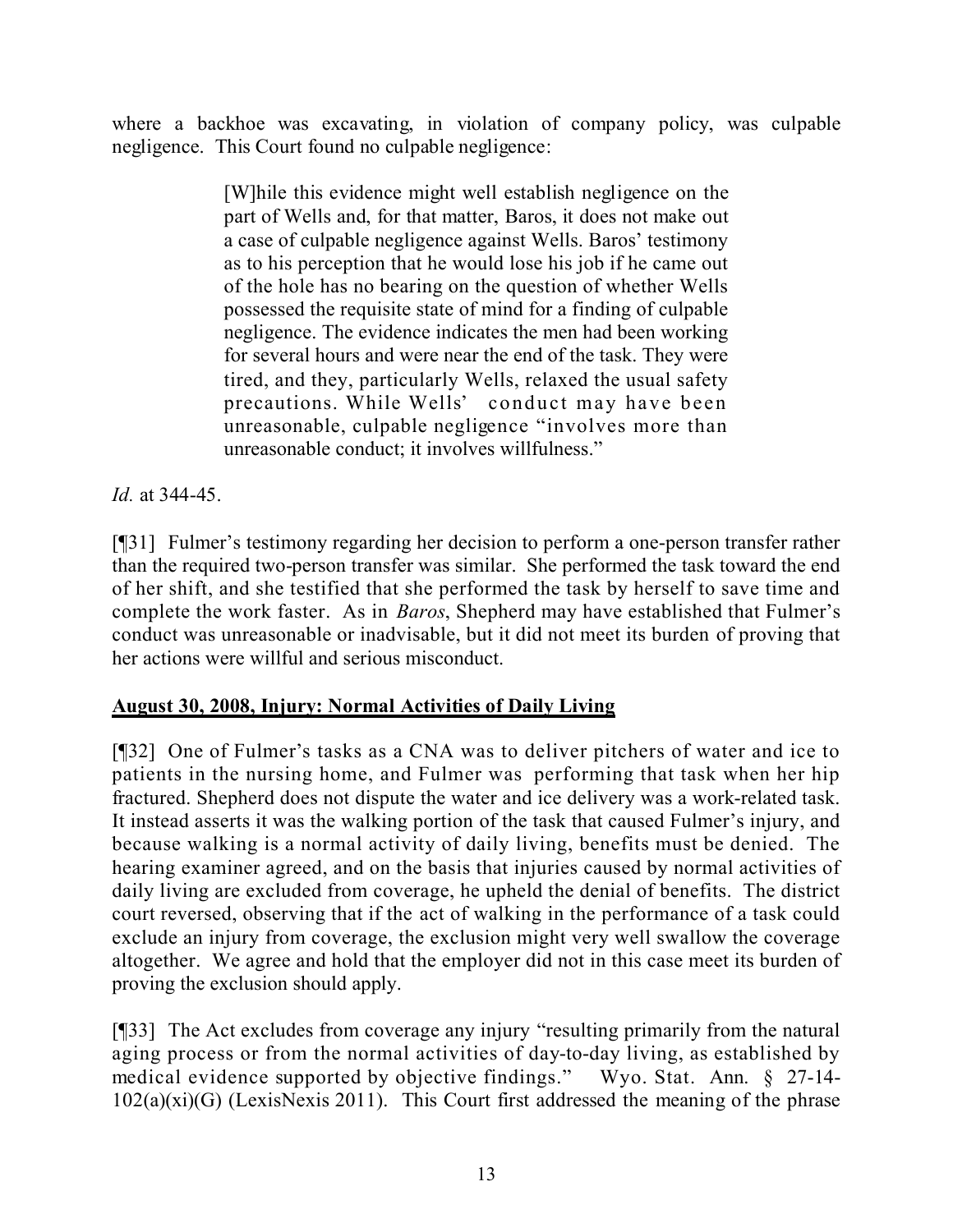"normal activities of day-to-day living" in *State ex rel. Wyo. Workers' Comp. Div. v. Sparks*, 973 P.2d 507 (Wyo. 1999). In searching for a definition, we expressed the following concern with the exclusion:

> The phrase "day-to-day living" is extremely broad and essentially amorphous. We do not know whether it alludes to the daily activities of the employee or the daily activities of the entire population. It indeed is possible for that language to encompass almost any possible human physical effort. We do not assume that, by adopting this language, the legislature intended to abolish worker's compensation benefits in Wyoming. As the hearing examiner pointed out, that could be a possible consequence of adopting the Division's view.

*Id.* at 509.

[¶34] Bearing this concern in mind, this Court defined the exclusion in the following manner:

> We are satisfied that when an employee is engaged in activities over which the employer is vested with the right of control, these cannot be normal activities of day-to-day living because the employer has no such right with respect to the normal activities of day-to-day living. Consequently, the statutory phrase would allude to those activities accomplished within the workplace over which the employer is not vested with any right of control. We turn then to what the phrase "right of control" connotes. In *Natural Gas Processing Co. v. Hull*, 886 P.2d 1181, 1185 (Wyo. 1994) (emphasis in original), we quoted this language:

> > "*The control of the work reserved in the employer which effects a master-servant relationship is control of the means and manner of performance of the work*, as well as of the result  $**$ ." 41 Am.Jur.2d *Independent Contractors* § 8 (1968).

It follows that when the employer has the right of control and can tell the employee not only what to do, but how to do it, that is not one of "the normal activities of day-to-day living."

*Sparks*, 973 P.2d at 511.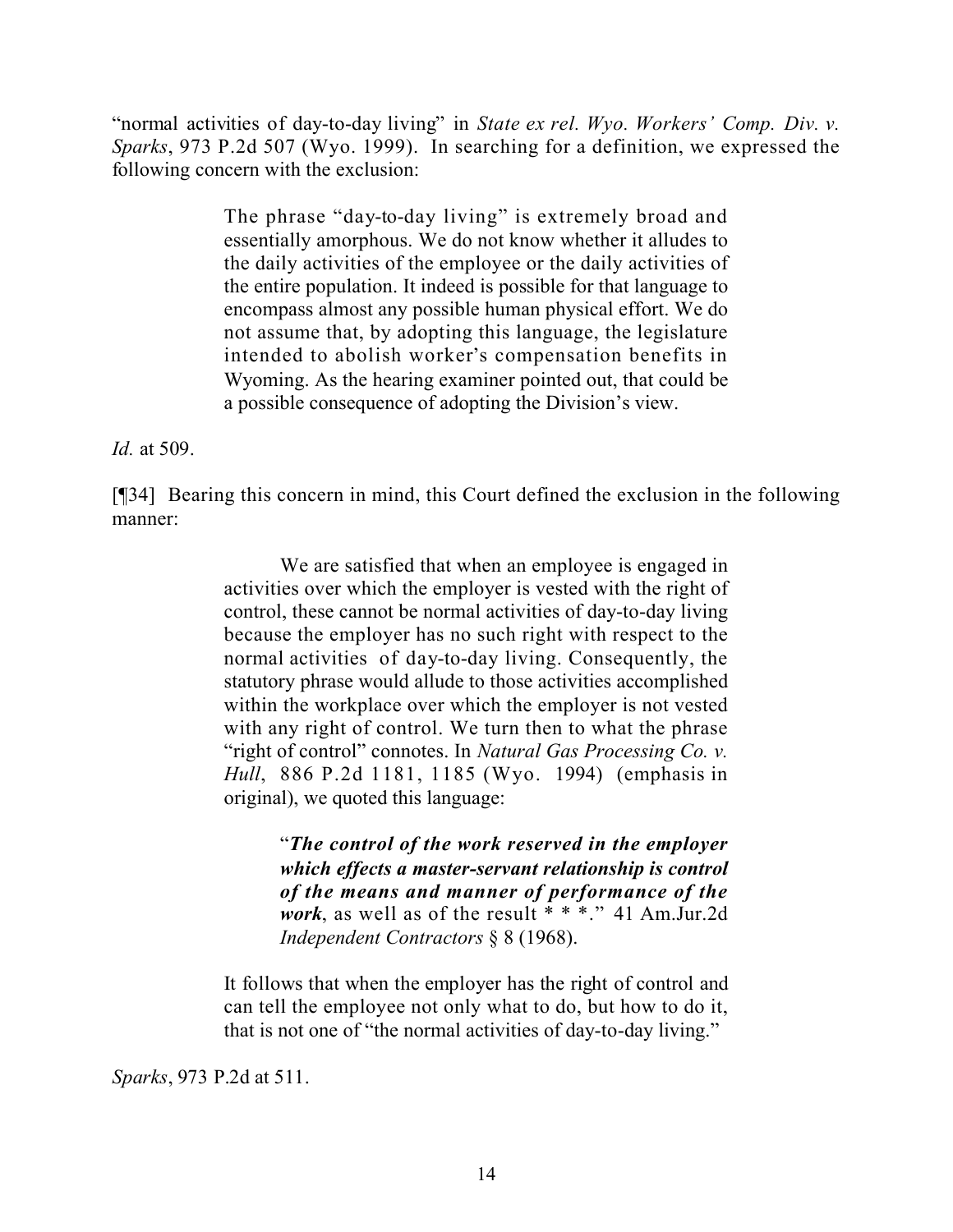[¶35] We have considered the "normal activities of day-to-day living" exclusion, as so defined, in four cases: *Sparks*, 973 P.2d 507; *Sellers v. State ex rel. Wyo. Workers' Safety & Comp. Div.*, 979 P.2d 959 (Wyo. 1999); *Keck*, 985 P.2d 430; and *Yenne-Tully v. State ex rel. Wyo. Workers' Safety & Comp. Div.*, 48 P.3d 1057 (Wyo. 2002). In all but *Yenne-Tully*, we rejected the exclusion as a basis to deny benefits.

[¶36] In *Sparks*, the claimant was working as a hospital nurse when she bent over to pick up a patient's medication from a medicine cart. *Sparks*, 973 P.2d at 508. She experienced severe and sudden pain in her lower back and was diagnosed with a herniated disc in her lumbar region. *Id*. The Division denied benefits on the ground that the act of leaning over to pick up medication from the cart was a normal activity of daily living. *Id*. The hearing examiner in that case rejected the Division's argument and we affirmed, concluding that "[w]hen we examine the factual background of this case, it is clear that the hospital had the right to control the means and manner of the performance of Sparks' tasks as well as the result." *Id*. at 511.

[¶37] In *Sellers*, the claimant, a Rock Springs animal control officer, injured her lumbar spine while exiting her work truck. *Sellers*, 979 P.2d at 960. The Division denied benefits on the ground that "the acts of entering and exiting a motor vehicle are normal activities of day-to-day living." *Id*. The hearing examiner affirmed, and we reversed. In so ruling, we observed that a claimant is not required to show some unique work related circumstance or event occurred to take the injury out of an act of everyday living. *Id*. at 962. "The Division, in accordance with the right-of-control test, must present evidence to show that the activity in question is a normal activity of day-to-day living." *Id*.

[¶38] In *Keck*, the claimant, a food server, injured her knee when she twisted her body while carrying glasses. *Keck*, 985 P.2d at 431. The pain was not immediately apparent, but after the claimant completed her shift, the knee became painful and swollen, and the claimant was eventually diagnosed with an aggravation of inflammatory arthritis in her knee. *Id*. The Division denied benefits, and the Medical Commission affirmed on the ground that "although her injury aggravated a preexisting condition, the injury was not compensable because twisting is an activity of day-to-day living." *Id*. at 432. We reversed:

> Keck twisted and injured her knee while moving glasses, a job-related activity. Although the Division presented evidence that twisting is an activity of daily living, it failed to meet its burden of offering any right-of-control evidence establishing Keck injured her knee while engaged in an activity beyond her employer's control. The Commission acknowledged that Keck's work injury aggravated an underlying condition. It erred, however, in applying the dayto-day living exclusion, Wyo. Stat. Ann. § 27–14–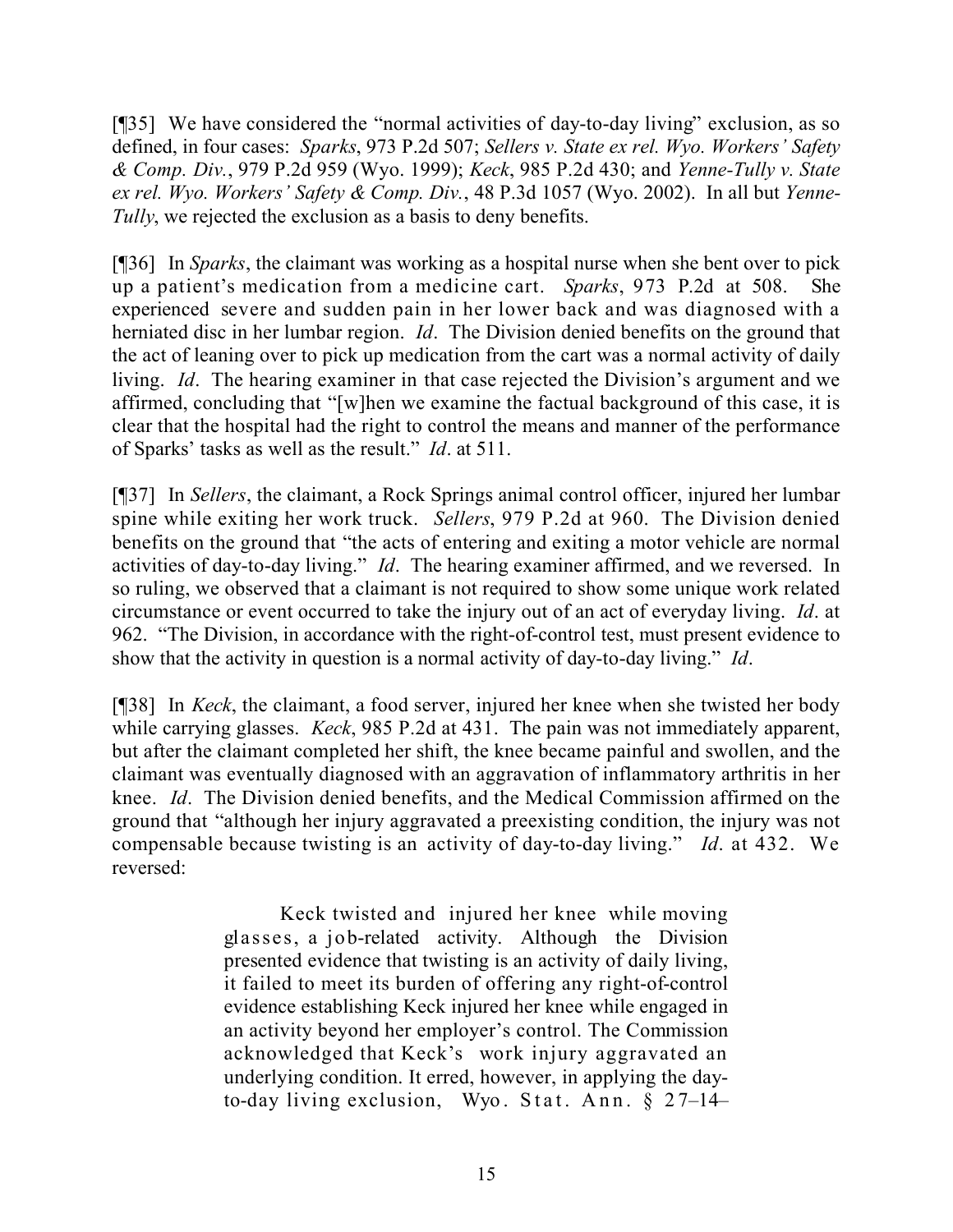102(a)(xi)(G), and by deciding Keck's injury was not compensable. We are, therefore, compelled to reverse the Commission's decision because it is not in accordance with law.

*Id*. at 433.

[¶39] In *Yenne-Tully*, the claimant worked as a guard at the Wyoming State Penitentiary and submitted a worker's compensation claim for a herniated disc. *Yenne-Tully*, ¶ 3, 48 P.3d at 1059. The claimant suffered a work injury in 1989 when he fell down a flight of stairs, but the herniated disc at issue did not present itself until 1997. *Id*. During that approximately eight-year interim, the claimant continued to work and live a very active life outside work. His life outside work included horseback riding and an incident in which he was dragged by a horse. *Id*. at ¶ 4, 48 P.3d at 1060. Medical testimony established that the cause of the claimant's herniated disc could be attributed approximately seventy percent to the claimant's activities outside work. *Id*. The Division denied benefits, and a hearing examiner affirmed that denial. We likewise affirmed the denial:

> This Court has stated that the phrase "day-to-day living," as used in Wyo. Stat. Ann.  $\S 27$ -14-102(a)(xi)(G) describes those activities that a worker's employer does not have the right to control. *State ex rel. Wyoming Workers' Safety and Compensation Div. v. Sparks*, 973 P.2d 507, 511 (Wyo. 1999). Common actions such as getting out of a car or bending to pick up a pen are not considered activities of dayto-day living when performed in the course of employment. *In re Worker's Compensation Claim of Keck*, 985 P.2d 430, 433 (Wyo. 1999); *Sellers v. State ex rel. Wyoming Workers' Safety and Compensation Div.*, 979 P.2d 959, 960 (Wyo. 1999). Recreational activities, performed outside the workplace, or household chores are beyond the control of the employer and would be characterized as day-to-day living activities. We conclude that the cumulative trauma responsible for the majority of the appellant's injury is attributable to day-to-day living, and the appellant does not have a compensable injury pursuant to Wyo. Stat. Ann. § 27-  $14 - 102(a)(xi)$ .

*Yenne-Tully*, ¶ 13, 48 P.3d at 1062-63.

[¶40] Turning to the present case, the hearing examiner, in holding that Fulmer's hip fracture was not compensable, relied on Dr. MacGuire's opinion that Fulmer was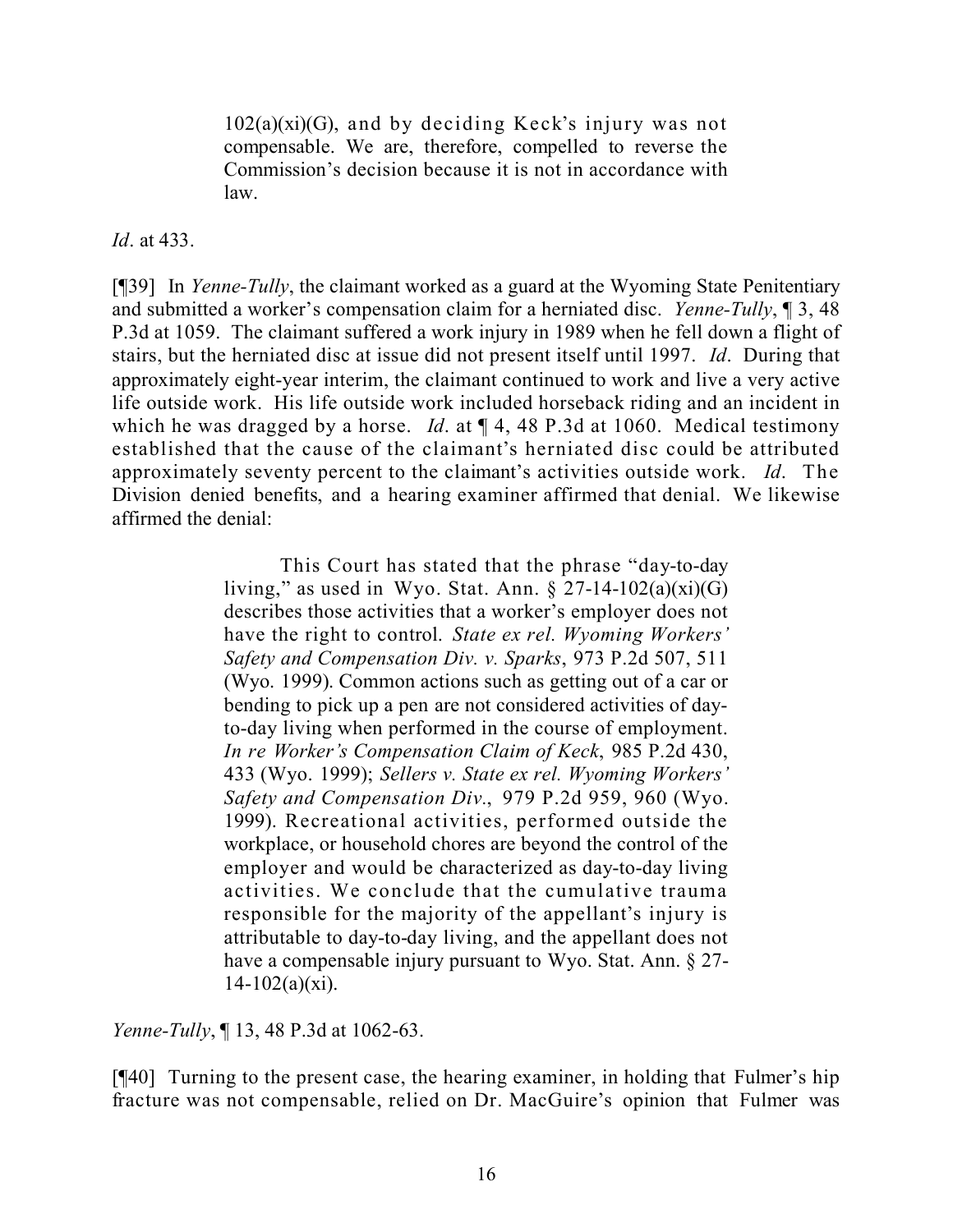engaged in a normal activity of daily living.<sup>3</sup> Dr. MacGuire summarized her opinion as follows:

> By history to Dr. Iverson and Dr. Turner, the claimant was walking passing out ice. *This would be activity considered normal during one's active day. The fact that she was walking is not a particular function of her job.* The fragility fracture could have occurred at home getting in and out of a car or going to the grocery store. The medical record does not provide evidence of any work-related activities that contributed to the fragility fracture suffered by Ms. Fulmer on 08/30/08. [Emphasis added.]

[¶41] As the district court observed, the problem with Dr. MacGuire's conclusion is that it applies the wrong legal standard. To determine coverage, the question that must be answered is whether Shepherd, Fulmer's employer, had the right to control the task in which Fulmer was engaged when she suffered her injury. Dr. MacGuire's opinion does not address this question and therefore cannot, standing alone, provide a basis for finding that a normal activity of daily living caused Fulmer's injury.

[¶42] To address the correct legal standard on appeal, Shepherd contends in its brief that "[t]here is simply no evidence that SVCC controlled the details of Fulmer's walking activity. SVCC did not control where Fulmer walked nor did it control how she walked." This argument on appeal likewise misses the crux of our inquiry in these types of cases,

 $\overline{a}$ 

 $3$  As indicated above, there is a dispute in the medical evidence with respect to how Fulmer's hip fractured. Dr. Turner, Fulmer's treating physician, believed the fracture was a stress fracture that started with the August 12th injury and then completed on August 30th. Dr. MacGuire, who performed an IME on Fulmer, believed the hip fracture was a fatigue fracture that resulted from osteoporosis. The hearing examiner weighed the evidence, assessed the opinions of the two physicians, and decided to accept Dr. MacGuire's opinion. The record contains sufficient evidence to support the hearing examiner's acceptance of Dr. MacGuire's opinion over Dr. Turner's opinion, and we agree with the district court that the reviewing court may not substitute its judgment for that of the hearing examiner on which medical opinion to accept. *See Huntington*, ¶ 11, 163 P.3d at 842. We thus base our analysis on the acceptance of Dr. MacGuire's opinion.

We note also that neither the Division nor Shepherd contested Fulmer's claim for benefits on the ground of a preexisting condition, but many references are made to Fulmer's alleged underlying condition of osteoporosis. To the extent that Dr. MacGuire's report may suggest that such an underlying condition is in itself a basis to deny coverage, we of course reject that suggestion. The question of whether Fulmer's preexisting condition was aggravated is not an issue in this case, and the existence of such a condition is not in itself a basis to deny coverage. *See Keck*, 985 P.2d at 431-33 (benefits awarded where twisting motion aggravated underlying arthritic condition); *see also Straube v. State ex rel. Wyo. Workers' Safety & Comp. Div.*, 2009 WY 66, ¶ 17, 208 P.3d 41, 48 (Wyo. 2009) (employer takes employee as it finds him).